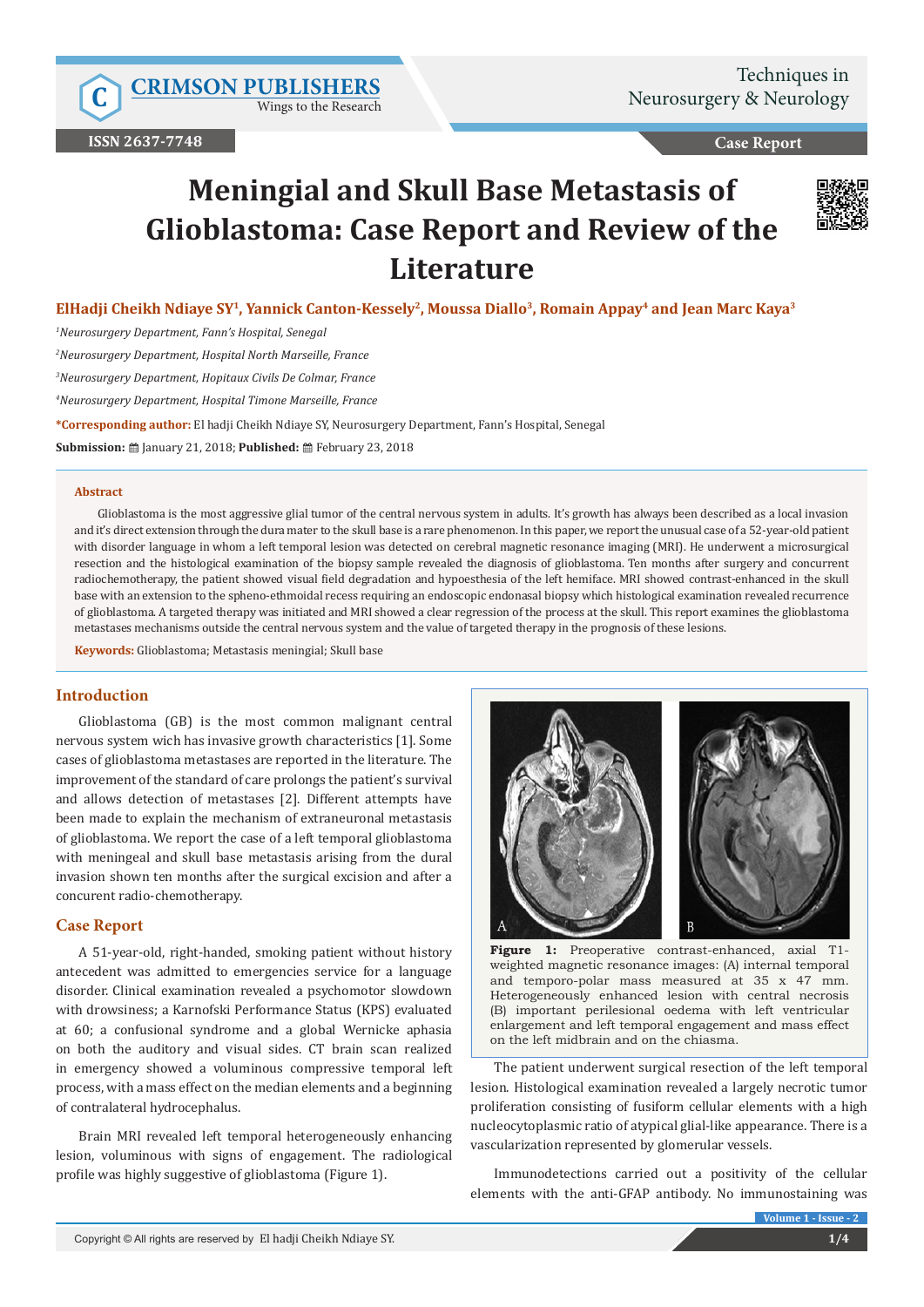observed either with the anti-Olig2 antibody nor the epithelial markers except for AE1 / AE3 which showed cross-positivity with GFAP. EGFR marked about 60% of the cells with an intensity at 2. Eighty percent of the nuclei expressed the P53 protein. The proliferation index evaluated with the anti-Ki67 antibody was in the most active territories of about 25%.

There was no immuno-expression with the anti-IDH1 R132H antibody. There was a diffuse positivity in the morphologically "conserved" territories with the anti-ATRX antibody. These histological and immunohistochemical characteristics confirmed the diagnosis of glioblastoma (Figure 2).



**Figure 2:**Histopathological examination: A: tumor proliferation with necrosis range (\*) B: Presence of microvascular proliferation, C: Pleomorphic proliferation of tumor cells with mitoses (arrows), D: Strong immunoreactivity of neoplastic cells for GFAP, E: negativity of immuno-expression with the anti-IDH1 R132H antibody, F: Presence of proliferation with anti-Ki-67 antibody, Magnification x50 (A), and x200 (B, C, D, E, F).



**Figure 3:** TEP-FDG (A) and contrast-enhanced T1 weighted MRI with gadolinium in axial (B), coronal (C) and sagittal (D) sections ten months after surgery: Presence of an intense hypermetabolic lesion affecting the skull base at the level of the large wing of the sphenoid on the left (ratio of attachment lesion on cortex at 1.7) with contrast-enhancing in the same place.

Given the non-feasibility of radiotherapy due to cognitive status, neoadjuvant chemotherapy has been introduced. Four monthly neoadjuvant cycles of Temozolomide (200 mg/ m2 or 330 mg/d), and a concomitant radio-chemotherapy according to the STUPP protocol, followed by 6 additional monthly temozolomide cures were realized. This treatment had led to a marked improvement in Wernicke's aphasia with recovery of autonomy already before concomitant treatment and a very good radiological response.

Ten months after surgery, it was noted the occurrence of ascending epigastric sensations associated with piloerection which occurred 2 to 3 times a day evocative of partial epileptic seizures of the temporal lobe. There was also a numbness in the territory of the left maxillary nerve (V2) with pains in the left temporozygomatic region. A cerebral PET SCAN FDG of end-of-treatment was performed showing a hypermetabolic focus at the skull base in contact with the left temporal operative cavity and cerebral MRI control showed a contrast in the same place in contact with the left wall of the left sphenoidal sinus also invading the round foramen with extension to the left pterygoid muscles (Figure 3).

Endoscopic endonasal biopsy of the spheno-ethmoidal recess was performed and the histological aspect was consistent with recurrence of glioblastoma. At 14 months postoperative the patient had a persistence of some understanding disorders and hypoesthesia at the level of the left V2. On the other hand, there was a rapid visual degradation with a decrease in visual acuity of the left eye. After a multidisciplinary consultation meeting, in view of the rapid visual degradation and taking into account the unmethylated MGMT status, an oncological treatment by targeted therapy of the Avastin type (10 mg / kg or 600 mg / d) with Carboplatin / AUC4 or 630 mg / d combined with 60 Gy radiotherapy delivered in 30 fractions. Sixteen months after surgery the patient remained clinically stable and cerebral MRI control showed a clear regression of the lesion at the base of the skull (Figure 4).



**Figure 4:** Contrast-enhanced axial T1-weighted MRI 22 months after surgery and medical treatment showing a clear regression of the tumor.

## **Discussion**

Primary tumors derived from cells of glial line mainly affect the brain white matter. Glial tumors are usually confined to the intracranial compartment at the level of the cerebral parenchyma. The mechanism of these metastases remains imprecise, but glioblastoma metastases have been reported frequently at the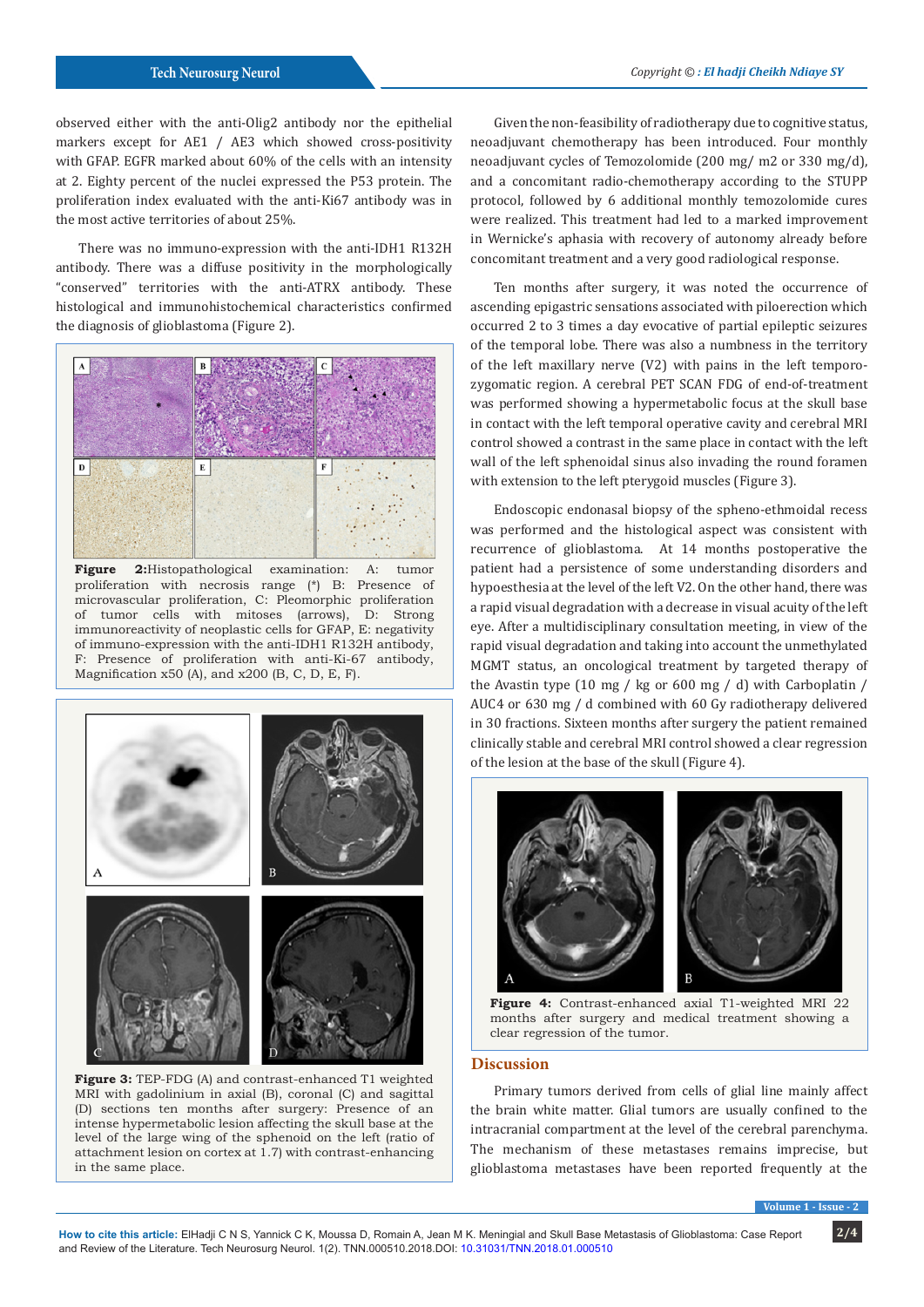pulmonary level, pleural, lymph node, bone and liver [3]. Several theories have been advanced: direct propagation via the dural vessels to the extra-meningeal tissues [4]; invasion through the dura mater, the bone, and cell migration via the ventricular system [5]; vascular invasion after radiotherapy [6] these include the dural linings which have a barrier function, the basal membranes surrounding the central nervous system vessels, and the direct destruction of the dura mater and cranial architecture [7]. Recent studies showing that the intracranial compartment contrary to what is believed is endowed with a lymphatic system [8], this may explain the extracranial development of glioblastoma metastases.

Some rare cases of glioblastomas destroying the surrounding bone by invasion of the extracellular matrix with extradural extension have been described. Thus Goodwin et al reported 28 published cases of spinal metastases of glioblastoma through the literature [2].

The propagation mechanism of glial tumors is not well known, the genetic examinations carried out in this field concerning the invasion of local glial tumors did not find genetic abnormalities.We don't have any explanation for such pattern of evolution, but this unusual GB behavior is very rare. Other plausible mechanisms have been put forward by Shenoy and Raja, who develop the hypothesis of a dural necrosis by disruption of blood supply and bone invasion [9].

The dura mater provides excellent protection against the infiltration of malignant tumors. It is extremely rare for glial tumor cells to infiltrate the dura mater and then invade adjacent structures. Recently, circulating tumor cells have been detected in the blood of 20-39% of patients with GB [10] which can explain a metastasis at a distance from the glioblastoma. More commonly, cranial metastasis by a glial tumor has been described in the presence of prior surgical intervention (craniotomy or biopsy) and/or irradiation [11]. It is much more common to observe this phenomenon with meningiomas, metastases or sarcomas that would cause direct extension to the skull with destruction of the dura mater.

When the dura mater is surgically disrupted, the extracerebral extension of malignant gliomas can be observed [12]. We believe that the opening of the dura mater facilitates the continuous exposure of extrameningeal tissue to glioma cells capable of invading the lymphatic vessels and extracerebral veins, strengthening the likelihood of widespread. The local invasion of the dura mater through the venous sinuses could play a role in the described cases.

The most frequent bone involvement in glioblastoma invasion is convexity and mean cerebral fossa. In our case described, the tumor is located in the temporal base and we believe it could penetrate the perivascular slit secondary to a chronic increased intracranial pressure.

For many years the prognosis of GB was considered poor with a median survival time of about 1 year. With standard treatment, median survival for adults with an anaplastic astrocytoma is about two to three years. For adults with the more aggressive glioblastoma, treated with concurrent temozolomide and radiation therapy, median survival is about 14.6 months with a two-year median survival rate of 27%; five-year survival is 10%. However, there are case reports of patients surviving for 10-20 years [13].

Our patient has undergone surgery and advanced chemotherapy regimens associated with radiotherapy. He obeys the criteria defining an extraneural glioblatoma multiform metastasis established by Weiss et al. [14]: the metastatic lesion must have the same histological characteristics of the cerebral neoplasm; The clinical evolution suggests that the first symptom were caused by the cerebral lesion; a complete absence of another primary tumor; The morphology of the tumor of the central nervous system (CNS) and the distant metastases must have been identical with the due allowance for difference in degrees of anaplasia.

Our patient is considered as long-term survivor because he has lived for 24 months after the first surgery. The individualized schedule of metronomic chemotherapy deserves particular considerations. This second line of chemotherapy used gave rise to a new perspective. The treatment has been well tolerated, and the correct response no longer allowed surgical approach in our patient.

## **Conclusion**

Bone metastases of glioblastoma are rarely reported. The bone and dural involvement of the skull base in a neoplastic context must include the GB in the differential diagnosis. Imaging makes it possible to suspect GB in such cases, but the final diagnosis is established by immunohistochemical examination. Targeted therapy is of major interest in the management of GB metastasis to improve their prognosis.

## **Disclosure Conflict of Interest**

None

#### **References**

- 1. [Desjardins A \(2015\) Neuro-oncology: What is the optimal use of](https://www.ncbi.nlm.nih.gov/pubmed/26195258) [bevacizumab in glioblastoma? Nat Rev Neurol 11\(8\): 429-430.](https://www.ncbi.nlm.nih.gov/pubmed/26195258)
- 2. [Goodwin CR, Liang L, Abu-Bonsrah N, Hdeib A, Elder BD, et al. \(2016\)](https://www.ncbi.nlm.nih.gov/pubmed/26704201/) [Extraneural Glioblastoma Multiforme Vertebral Metastasis. World](https://www.ncbi.nlm.nih.gov/pubmed/26704201/) [Neurosurg 89: 578.e3–582.e3.](https://www.ncbi.nlm.nih.gov/pubmed/26704201/)
- 3. [Hamilton JD, Rapp M, Schneiderhan T, Sabel M, Hayman A, et al. \(2014\)](https://www.ncbi.nlm.nih.gov/pubmed/24567434) [Glioblastoma multiforme metastasis outside the CNS: three case reports](https://www.ncbi.nlm.nih.gov/pubmed/24567434) [and possible mechanisms of escape. J Clin Oncol 1\(32\): 80-84.](https://www.ncbi.nlm.nih.gov/pubmed/24567434)
- 4. [Beauchesne P, Soler C, Mosnier JF \(2000\) Diffuse vertebral body](https://www.ncbi.nlm.nih.gov/pubmed/11059674) [metastasis from a glioblastoma multiforme: a technetium-99m](https://www.ncbi.nlm.nih.gov/pubmed/11059674) [Sestamibi single-photon emission computerized tomography study. J](https://www.ncbi.nlm.nih.gov/pubmed/11059674) [Neurosurg 93\(5\): 887-890.](https://www.ncbi.nlm.nih.gov/pubmed/11059674)
- 5. [Maccauro G, Spinelli MS, Mauro S, Perisano C, Graci C, Rosa M \(2011\)](https://www.ncbi.nlm.nih.gov/pubmed/22312491) [Physiopathology of spine metastasis. Int J Surg Oncol 2011: 107969.](https://www.ncbi.nlm.nih.gov/pubmed/22312491)
- 6. [Myers T, Egelhoff J, Myers M \(1990\) Glioblastoma multiforme presenting](https://www.ncbi.nlm.nih.gov/pubmed/2164320) [as osteoblastic metastatic disease: case report and review of the](https://www.ncbi.nlm.nih.gov/pubmed/2164320) [literature. AJNR Am J Neuroradiol 11\(4\): 802-803.](https://www.ncbi.nlm.nih.gov/pubmed/2164320)
- 7. [Kawano N, Yada K, Ogawa Y, Sasaki K \(1977\) Spontaneous transdural](https://www.ncbi.nlm.nih.gov/pubmed/908941) [extension of malignant astrocytoma. Case report. Journal of](https://www.ncbi.nlm.nih.gov/pubmed/908941) [Neurosurgery 47\(5\): 766-770.](https://www.ncbi.nlm.nih.gov/pubmed/908941)

**Volume 1 - Issue - 2**